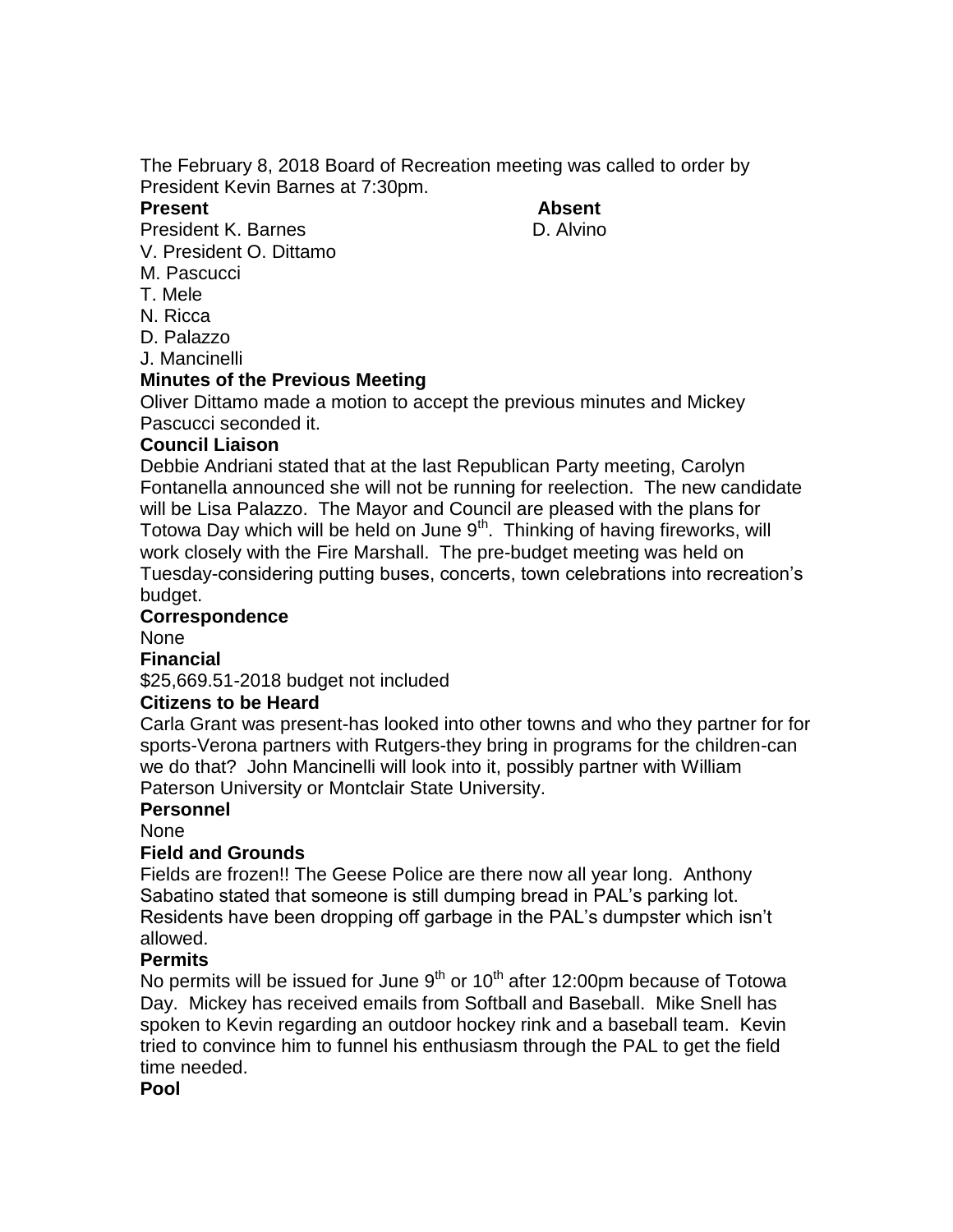# Closed-looking to hire

#### **Old Business**

None

### **New Business**

Tubing trip-no sign ups; Yankee trip-Dan will look into it; Mets trip-Mickey will look into it

Bunny Breakfast- will be held on March 24<sup>th</sup>, we will meet at 7:30pm. Debbie Barone will get permission for use of building, John will contact the Brownstone. Sign ups will be March  $14<sup>th</sup>$  and March  $21<sup>st</sup>$  from 6:30-8:30pm. March  $14<sup>th</sup>$  will be at our meeting and March  $21<sup>st</sup>$  we will stuff bags for the breakfast.

### **Totowa Day**

At the last meeting, we explained how the plans have been toned down for Totowa Day. It will be a family day. Businesses will be getting letters soon asking if they are interested in participating in the day. Food businesses will be asked if interested in selling food at the event. There will be no fees charged for participating in the event. Plans are on way for a DJ, concert, activities such as face painting, petting zoo, watermelon eating contest, dance performances, PV band performance, etc. We would like to change the activities each ½ hour. Plans are being considered to end the night with fireworks at 9:00pm. John has met with the fireworks company and they have been looking at the different locations to hold them such as the bank parking lot. Any plans are subject to final approval by the town's Fire Marshall. Totowa Day's next meeting will be February 27<sup>th</sup>.

### **Programs**

See New Business

# **PAL**

Anthony Sabatino stated that the dates for Totowa Day have been blocked out and the date for the 5K Run-October  $20<sup>th</sup>$  has been blocked out also. Softball and baseball registration opens up online tomorrow-online only on their webpage TotowaPAL.com. Bingo was closed before Christmas after monitoring the finances for the past 2 years. Looking into a financial plan to be presented to bring it back. Looking for a new commissioner for Baseball and Softball. Need to redo the floor completely-cost to sand it is \$30,000 and rip it out would be \$105,000. The Fire Extinguishers have been redone. A trauma box has been installed in the building.

### **Report from the Director**

John Mancinelli thanked Anthony Sabatino for the PAL's support and stated that the Board is always behind the PAL. John stated we have a lot going on this year and it's very exciting!

The next meeting will be held on Wednesday, **March 14**, **2018** at 7:30. Registration for the Bunny Breakfast begins at 6:30pm.

Motion to adjourn was made by Oliver Dittamo and Nancy Ricca seconded the motion at 9:00pm.

Respectfully submitted,